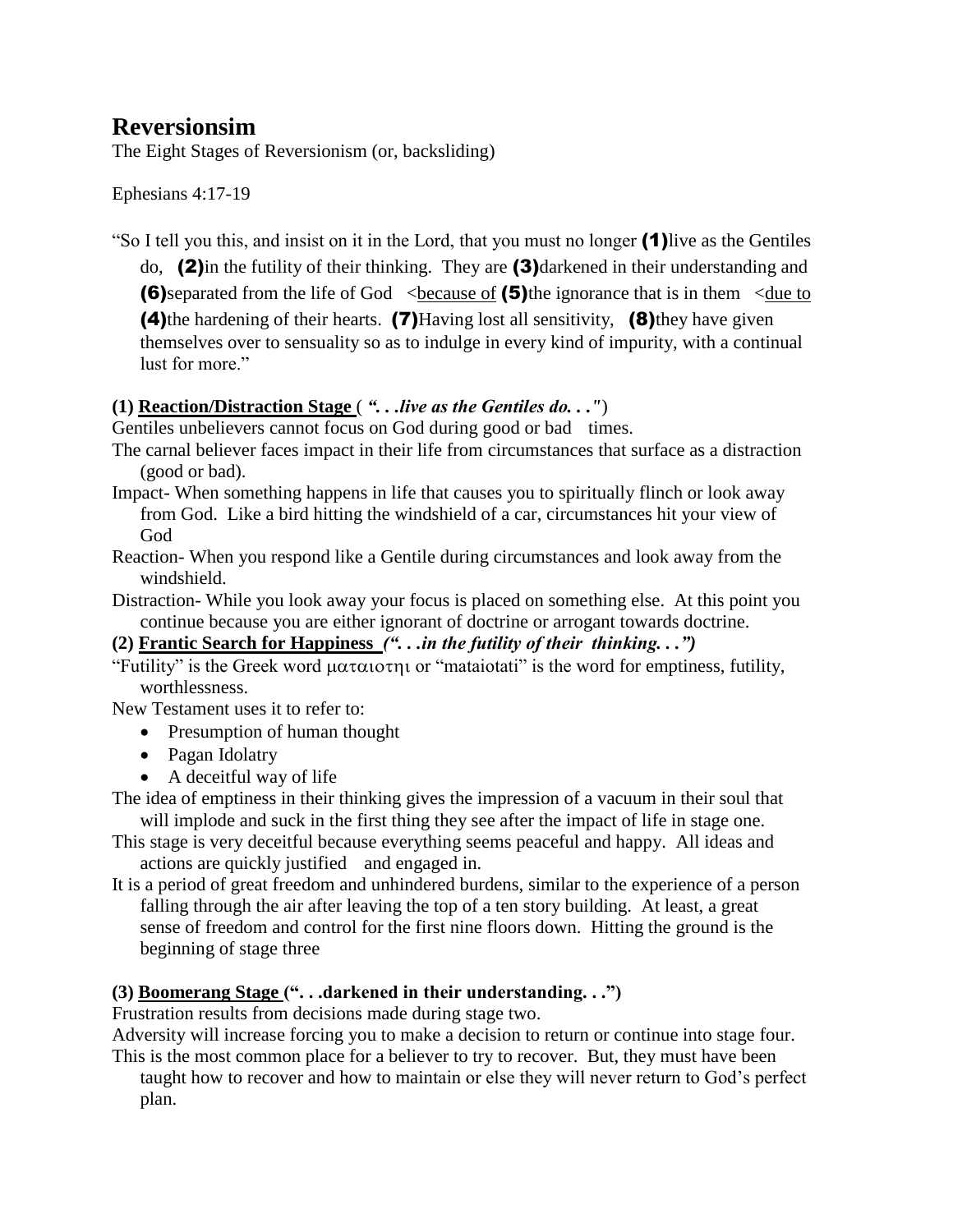Attitudes of people in Boomerang Stage:

- 1. They want to try one more attempt at happiness without returning to God
- 2. They want to solve the problem without God due to their guilt.
- 3. They become angry at God and enter a more conscious rebellion.

#### *(Stages 4, 5, 6 overlap but connect like a chain.)*

#### **(4) Black Out of the Heart** *(". . .the hardening of their hearts. . ."*

The heart, or soul, is distorted, disengaged, or blacked out by the old sin nature.

When the heart is dysfunctional the emotions are left unrestrained and in control.

This leads quickly into stage five, Emotional Revolt

#### **(5) Emotional Revolt of the Soul** *(". . .the ignorance that is in them. . .")*

Emotional revolt creates psychotic behavior

Emotions swing believer back and forth

Personality is fractured and the believer swings through a wide range of personalities during

a daily routine: happy, cheerful, apathy, self pity, crabby, miserable.

Romans 7:24, "wretched man" is a psychological term

#### **(6) Divine Detachment** *(". . .separated from the life of God. . .")*

Failure to recover during stage five causes God to hand them over to themselves, their old sin nature.

Review:

- $\bullet$  Believer in Fellowship. . . . . . . Controlled by Holy Spirit
- $\bullet$  Believer in Stages 1 & 2. . . . . . Controlled by Self
- $\bullet$  Believer in Stages 3-5. . . . . . . . Out of Control
- Believer in Stages 6-8. . . . . . . . . Controlled by a very distorted self

Example of Divine Detachment is Romans 1:24

Confession becomes a thing of the past

Life here is lived in Satan's Domain

False doctrine replaces truth

Norms and standards fall

Light in soul becomes darkness; answers can not be seen

Result is scar tissue on the soul or a callused conscience.

## **(7) Scar Tissue on the Soul** *(". . .Having lost all sensitivity. . .")*

- Just like scar tissue builds up on wounds and makes the skin ugly to the sight & insensitive to the touch, so the soul becomes ugly during human fellowship and insensitive to the Holy Spirit
- The believer begins to hurt those around them and cannot fulfill Eph. 4:32, "Be kind & compassionate one to another."
- With no sensitivity for right and wrong a whole new world opens up to them. They can allow themselves to do things they could not do before.

#### **(8) Self Detachment** *(". . .they have given themselves over to sensuality. . .")*

God detaches them at stage six. Here they detach themselves to their old sin nature